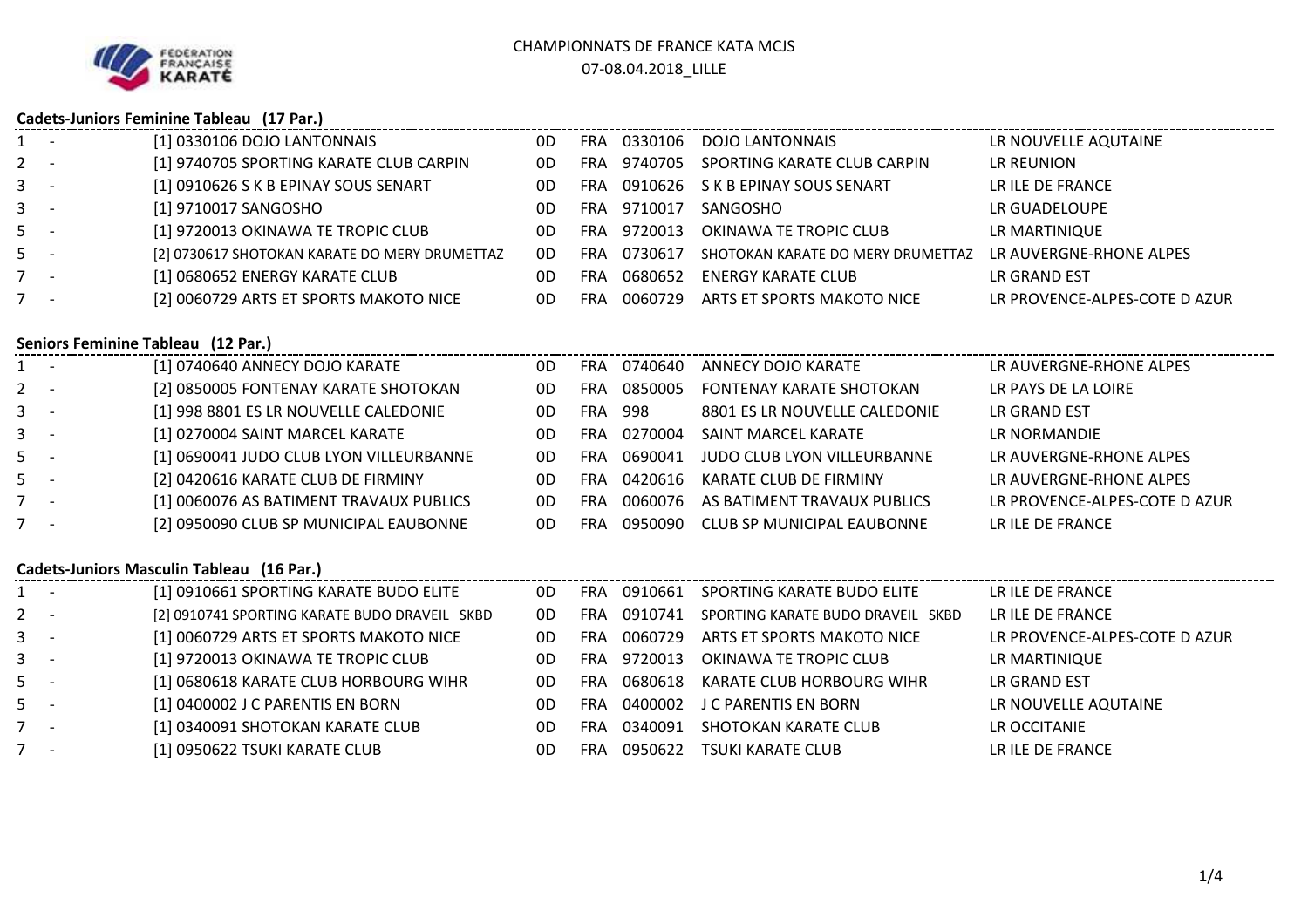

# **Seniors Masculin Tableau (10 Par.)**

| $1 -$   | [1] 0370001 MABUSHI VEIGNE CLUB KARATE    | 0D  | <b>FRA</b> |         | 0370001 MABUSHI VEIGNE CLUB KARATE | LR CENTRE VAL DE LOIRE        |
|---------|-------------------------------------------|-----|------------|---------|------------------------------------|-------------------------------|
| $2 -$   | [2] 0910626 S K B EPINAY SOUS SENART      | 0D  | <b>FRA</b> |         | 0910626 S K B EPINAY SOUS SENART   | LR ILE DE FRANCE              |
| $3 -$   | [1] 0060729 ARTS ET SPORTS MAKOTO NICE    | 0D. | <b>FRA</b> | 0060729 | ARTS ET SPORTS MAKOTO NICE         | LR PROVENCE-ALPES-COTE D AZUR |
| $3 - 1$ | [1] 0910661 SPORTING KARATE BUDO ELITE    | 0D. | <b>FRA</b> | 0910661 | SPORTING KARATE BUDO ELITE         | LR ILE DE FRANCE              |
| $5 -$   | [1] 9740705 SPORTING KARATE CLUB CARPIN   | 0D. | <b>FRA</b> | 9740705 | SPORTING KARATE CLUB CARPIN        | LR REUNION                    |
| $5 -$   | [1] 0690636 KARATE CLUB DU BOIS D OINGT   | 0D. | FRA        | 0690636 | KARATE CLUB DU BOIS D OINGT        | LR AUVERGNE-RHONE ALPES       |
| $7 -$   | [1] 0780032 AS SPORTIVE KARATE DO CHESNAY | 0D. | FRA        | 0780032 | AS SPORTIVE KARATE DO CHESNAY      | LR ILE DE FRANCE              |

# **Cadet Feminine Tableau (65 Par.)**

| $1 -$   |                                   |  | 10641952 LEITAO ROMANE  | FRA. | 0930080     | KCVO                         | LR ILE DE FRANCE        |  |  |
|---------|-----------------------------------|--|-------------------------|------|-------------|------------------------------|-------------------------|--|--|
| $2 -$   |                                   |  | 10261024 GUIOSE DEITA   | FRA. | 0400007     | BISCARROSSE OLYMPIQUE KARATE | LR NOUVELLE AQUTAINE    |  |  |
| $3 - 1$ |                                   |  | 10617054 DERETA LIZA    | FRA  | 0910618     | KARATE CLUB EPINAY SUR ORGE  | LR ILE DE FRANCE        |  |  |
| $3 - -$ |                                   |  | 10402122 NART LOANE     | FRA. | 0400007     | BISCARROSSE OLYMPIQUE KARATE | LR NOUVELLE AQUTAINE    |  |  |
| $5 - -$ |                                   |  | 10768722 ROBERT CAMILLE | FRA  | 0440672     | TSUKI KARATE CLUB            | LR PAYS DE LA LOIRE     |  |  |
| $5 - -$ |                                   |  | 10370370 JARNAC CHLOE   |      | FRA 9740001 | KARATE CLUB SAINTE SUZANNE   | LR REUNION              |  |  |
| 7 -     |                                   |  | 10790380 PIERI LAURA    | FRA  | 0200014     | ATHLETIC CLUB AJACCIEN       | LR CORSE                |  |  |
| $7 -$   |                                   |  | 10219228 ANTONI CLAIRE  | FRA  | 0380627     | KARATE GRENOBLE HOCHE        | LR AUVERGNE-RHONE ALPES |  |  |
|         | Junior Feminine Tableau (58 Par.) |  |                         |      |             |                              |                         |  |  |
|         |                                   |  | 10166247 OZANNE MARINE  | FRA  | 0330106     | DOJO LANTONNAIS              | LR NOUVFLLF AOUTAINF    |  |  |

|       |  | 1 - 10166247 OZANNE MARINE | FRA.       |         | 0330106 DOJO LANTONNAIS       | LR NOUVELLE AQUTAINE          |
|-------|--|----------------------------|------------|---------|-------------------------------|-------------------------------|
| $2 -$ |  | 10093511 FRIEH LOUISE      | <b>FRA</b> | 0680652 | ENERGY KARATE CLUB            | LR GRAND EST                  |
|       |  | 3 - 10347970 ULRIC INES    | <b>FRA</b> |         | 0130243 KARATE CLUB LE RONIN  | LR PROVENCE-ALPES-COTE D AZUR |
|       |  | 3 - 10300881 SEVERAN LEA   | FRA.       | 0060859 | SHIN GI TAI                   | LR PROVENCE-ALPES-COTE D AZUR |
|       |  | 5 - 10259238 DILL CAMILLE  | FRA.       |         | 0950622 TSUKI KARATE CLUB     | LR ILE DE FRANCE              |
|       |  | 5 - 10446602 CAEL JOHANNA  | <b>FRA</b> |         | 0310084 KARATE CLUB LE VERNET | LR OCCITANIE                  |
| $7 -$ |  | 10854764 LINA KLORANE      | FRA.       | 9720013 | OKINAWA TE TROPIC CLUB        | LR MARTINIQUE                 |
|       |  | 7 - 10277149 DUPEBE WANDA  | FRA.       | 0330106 | DOJO LANTONNAIS               | LR NOUVELLE AQUTAINE          |
|       |  |                            |            |         |                               |                               |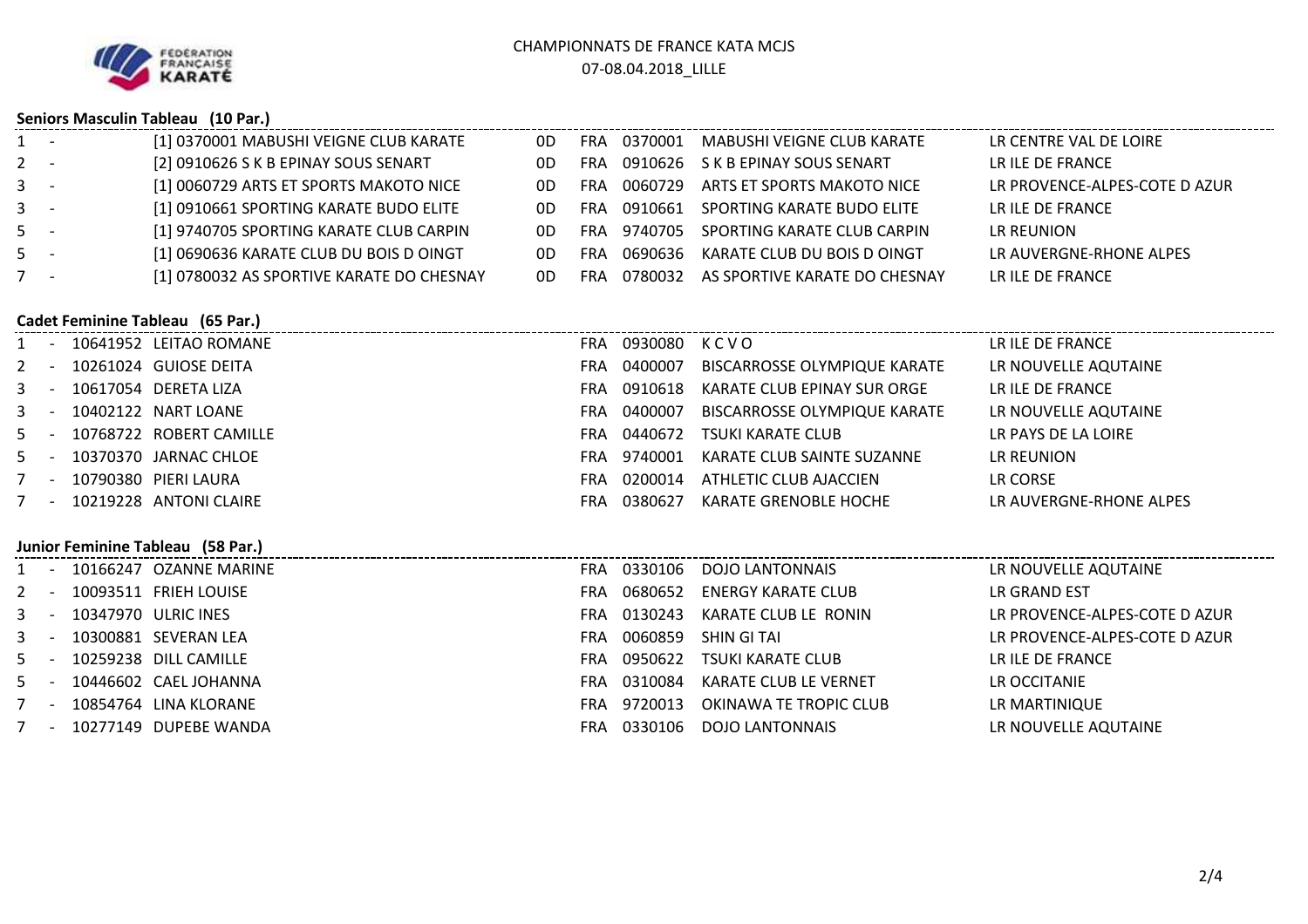

#### **Minime Feminine Tableau (63 Par.)**

|    | 10446710 NGOAN CAROLINE           | <b>FRA</b> | 0910626 | S K B EPINAY SOUS SENART    | LR ILE DE FRANCE              |
|----|-----------------------------------|------------|---------|-----------------------------|-------------------------------|
|    | 10697739 DUCHEMIN MAELLE          | <b>FRA</b> | 0820001 | KARATE CLUB MOISSAGAIS      | LR OCCITANIE                  |
| 3  | 10506350 GIGANTE CALYPSO          | <b>FRA</b> | 0040611 | U S C A S A KARATE          | LR PROVENCE-ALPES-COTE D AZUR |
| 3. | 10608970 GIANNECHINI JULIETTE     | <b>FRA</b> | 0200014 | ATHLETIC CLUB AJACCIEN      | LR CORSE                      |
|    | 10591997 TRAN TESSY               | <b>FRA</b> | 0950622 | TSUKI KARATE CLUB           | LR ILE DE FRANCE              |
| 5. | 10627229 FONTAINE GABRIELLE       | <b>FRA</b> | 9740705 | SPORTING KARATE CLUB CARPIN | LR REUNION                    |
|    | 10721826 GUILLET EMILIE           | <b>FRA</b> | 0740640 | ANNECY DOJO KARATE          | LR AUVERGNE-RHONE ALPES       |
|    | 10711147 BENOUELHA MELINA         | FRA.       | 0130936 | ENTENTE CLUB KARATE         | LR PROVENCE-ALPES-COTE D AZUR |
|    |                                   |            |         |                             |                               |
|    | Senior Feminine Tableau (67 Par.) |            |         |                             |                               |
|    | 09459058 FERACCI LAETITIA         | <b>FRA</b> | 0200014 | ATHLETIC CLUB AJACCIEN      | LR CORSE                      |
|    | 09323016 HUGUES JESSICA           | <b>FRA</b> | 0780689 | HOUDAN KARATE DO            | LR ILE DE FRANCE              |
|    | 01507140 SCORDO SANDY             | <b>FRA</b> | 9710017 | SANGOSHO                    | LR GUADELOUPE                 |
| 3. | 09260635 BUI MARIE                | <b>FRA</b> | 0740640 | ANNECY DOJO KARATE          | LR AUVERGNE-RHONE ALPES       |
| 5. | 09573780 BUI LILA                 | <b>FRA</b> | 0740640 | ANNECY DOJO KARATE          | LR AUVERGNE-RHONE ALPES       |
|    | - 10453258 MONDOLONI ANGELIQUE    | <b>FRA</b> | 9880602 | ASKNC                       | LR NOUVELLE CALEDONIE         |

- 5 <sup>09573780</sup> BUI LILA
- 5 10453258 MONDOLONI ANGELIQUE FRA
- 7 <sup>01163020</sup> BAUMANN CELINE FRA
- 7 <sup>01404646</sup> DROUET MARION

#### **Cadet Masculin Tableau (64 Par.)**

|         | Cadet Masculin Tableau (64 Par.) |  |                               |     |              |                                   |                               |  |  |
|---------|----------------------------------|--|-------------------------------|-----|--------------|-----------------------------------|-------------------------------|--|--|
|         |                                  |  | 10305014 TRAN FABIEN          | FRA | 0930080 KCVO |                                   | LR ILE DE FRANCE              |  |  |
| $2 -$   |                                  |  | 10797716 SANTONI NILS         | FRA | 0130169      | M J C PLAN DE CUQUES              | LR PROVENCE-ALPES-COTE D AZUR |  |  |
| $3 - -$ |                                  |  | 10308727 SKRYMA YVAN          | FRA | 0590605      | RYU KARATE RUMEGIES               | LR HAUTS DE FRANCE            |  |  |
| $3 - 5$ |                                  |  | 10313902 NOEL ARTHUR          | FRA | 0540062      | KARATE DO LONGWY                  | LR GRAND EST                  |  |  |
|         |                                  |  | 5 - 10471340 CORNOUAILLE HUGO | FRA | 0910741      | SPORTING KARATE BUDO DRAVEIL SKBD | LR ILE DE FRANCE              |  |  |
| $5 -$   |                                  |  | 10316304 WEISS HARON          | FRA | 0780689      | HOUDAN KARATE DO                  | LR ILE DE FRANCE              |  |  |
| $7 -$   |                                  |  | 10639668 ASSEMAT REMI         | FRA | 0540062      | KARATE DO LONGWY                  | LR GRAND EST                  |  |  |
| $7 -$   |                                  |  | 10235011 POISSON HUGO         |     | FRA 0910741  | SPORTING KARATE BUDO DRAVEIL SKBD | LR ILE DE FRANCE              |  |  |

FRA 0680618 KARATE CLUB HORBOURG WIHR

FRA <sup>0720618</sup> SHIN GI TAI KARATE DO

7 - <sup>10235011</sup> POISSON HUGO

LR NOUVELLE CALEDONIE<br>LR GRAND EST

LR PAYS DE LA LOIRE